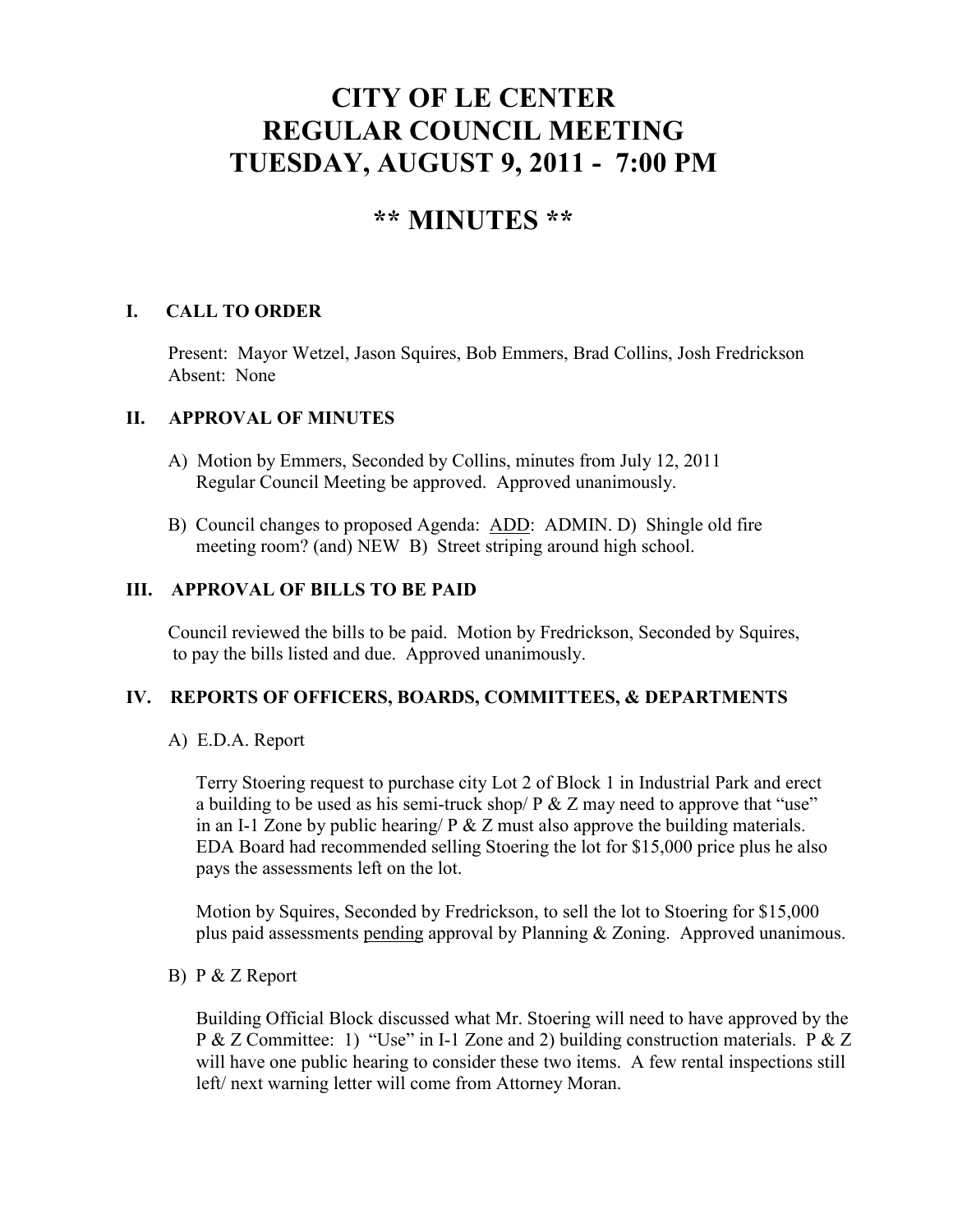C) Municipal Liquor Store

On-Sale Mgr. Mike Nelson gave a brief July report: Sales were \$74,726: up \$4500 from June, and up \$1200 from July 2010. Nelson also reported: Hillbilly Fest was a barely break-even event; great effort by Frank & Brad/ new water heater installed (leaking)/ may need new door for Off-Sale/ one apt. may go empty/ need new electrical in front apt. (still screw-in fuses) Get price first.

D) Police Department

Police Chief Pfarr reported on the police activities for month of July: 120 calls/ 3,175 miles patrolled. Pfarr also reported: calls up 1% - miles down 2% for year. Pfarr suggested budget \$10,000 for our "user fee" portion of the ARMER system.

- 1) Motion by Squires, Seconded by Collins, to approve the new "Check Diversion Program" agreement as recommended by Attorney Moran. Approved unanimous.
- E) Water, Sewer, Streets, Parks

Public Works Superintendent Curt Roemhildt gave his monthly report:

- $\triangleleft$  Water- lead & copper testing done.
- $\triangle$  Parks- baseball field will be getting a major overhaul of sod cutting & redrock fill.
- $\cdot$  Streets- over 100 hrs. of chipping branches done after the storm/ sealcoating is done for Wood's Edge Subdivision. and Commerce Drive.
- Wastewater- old Norris Bldg. roof drains still draining water into sanitary sewer; Deb Claffey has purchased building and will remove them into the storm sewer.
- F) Bolton & Menk Engineering (Joel Hawbaker, Engineer)
	- 1) 2010-11 USDA Project- USDA ready to meet with us- still cannot connect on a meeting with most council able to be present/ try for Sept. 13  $\omega$  5:00 pm ish.
	- 2) 2010 Minnesota Street Project- six carriage walks yet to put in/ street signs waiting for brackets/ striping will be the last to be done/ grass seeding will be done over.
- G) Pool Report- Director Dorothy Dinwiddie not present/ Administrator Collins reported: July deposits were \$10,780 for YTD total of \$33,118.25. Collins also mentioned that no gas bill had been received yet to give a meaningful profit vs. expense report.
- H) Fair Association- Nancy Stauff appeared: requested to have helicopter rides land on baseball field- Yes, in the outfield only/ requested to have buggy rides up thru the city easement near the water-tower in Woods Edge Subd.- Atty. Moran & Admin. Collins check into this/ Council agreed No overnight parking in the leased "city parking lot" at south end of fairgrounds & check with county attorney to have equipment removed.